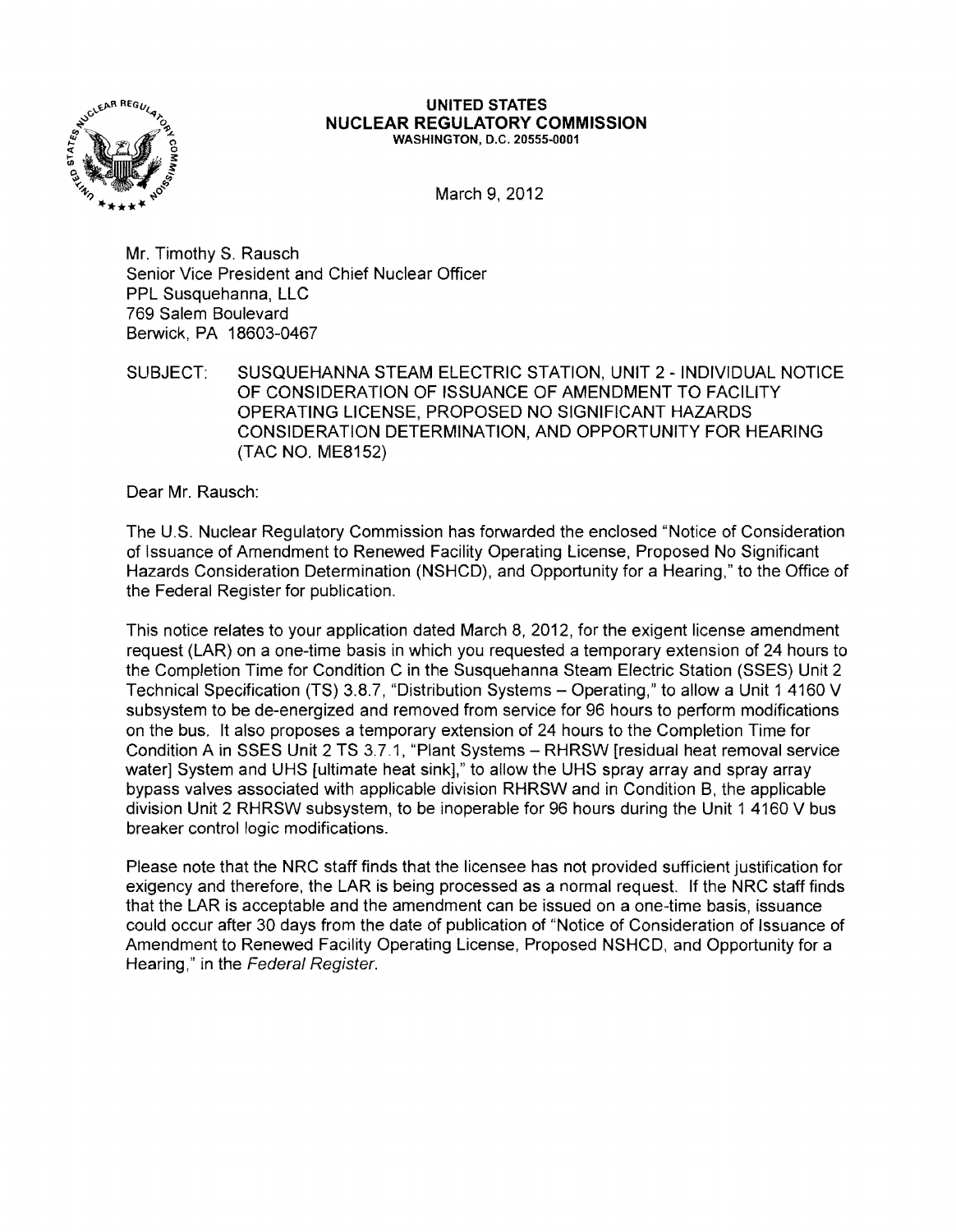T. S. Rausch -2-

**If** you have any questions, please contact me at 301-415-3308.

Sincerely,

BArraidys

 $\sim$ 

Bhalchandra K. Vaidya, Project Manager Plant Licensing Branch 1-1 Division of Operating Reactor Licensing Office of Nuclear Reactor Regulation

Docket No. 50-388

Enclosure: Notice of Consideration

cc w/encl: Distribution via Listserv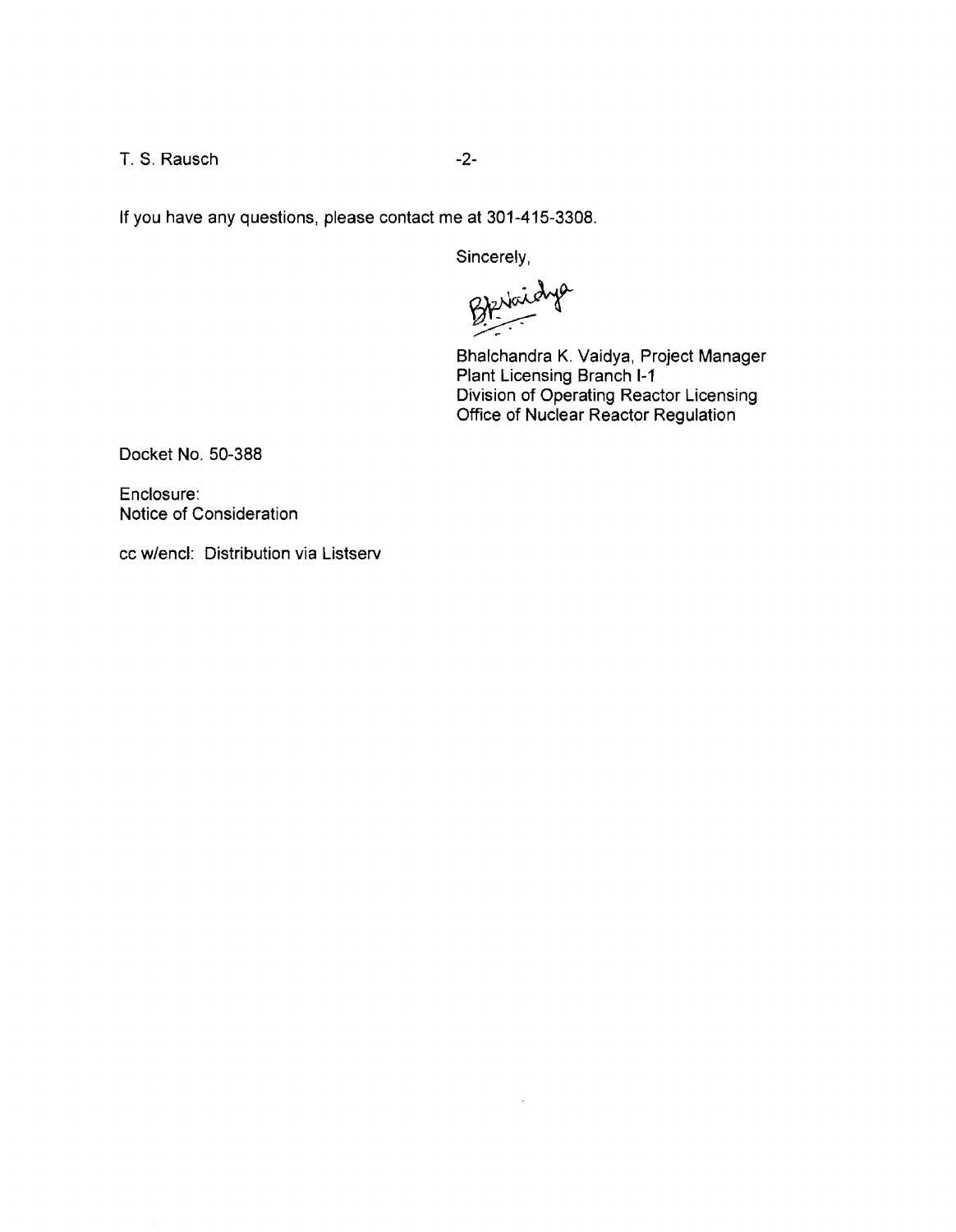## UNITED STATES NUCLEAR REGULATORY COMMISSION

# PPL SUSQUEHANNA, LLC

## DOCKET NO. 50-388

# NOTICE OF CONSIDERATION OF ISSUANCE OF AMENDMENT TO FACILITY OPERATING LICENSE, PROPOSED NO SIGNIFICANT HAZARDS CONSIDERATION DETERMINATION, AND OPPORTUNITY FOR A HEARING

AGENCY: Nuclear Regulatory Commission.

ACTION: Notice of license amendment request, opportunity to comment, opportunity to request a hearing.

DATES: Comments must be filed by [INSERT DATE: 30 DAYS FROM DATE OF PUBLICATION OF THIS FEDERAL REGISTER NOTICE], A request for a hearing must be filed by [INSERT DATE: 60 DAYS FROM DATE OF PUBLICATION OF THIS FEDERAL REGISTER NOTICE],

ADDRESSES: Please include Docket 10 NRC-20XX-XXXX in the subject line of your comments. Comments submitted in writing or in electronic form will be posted on the NRC Web site and on the Federal rulemaking Web site http://www.regulations.gov. Because your comments will not be edited to remove any identifying or contact information, the NRC cautions you against including any information in your submission that you do not want to be publicly disclosed.

The NRC requests that any party soliciting or aggregating comments received from other persons for submission to the NRC inform those persons that the NRC will not edit their comments to remove any identifying or contact information, and therefore, they should not include any information in their comments that they do not want publicly disclosed.

You may submit comments by anyone of the following methods.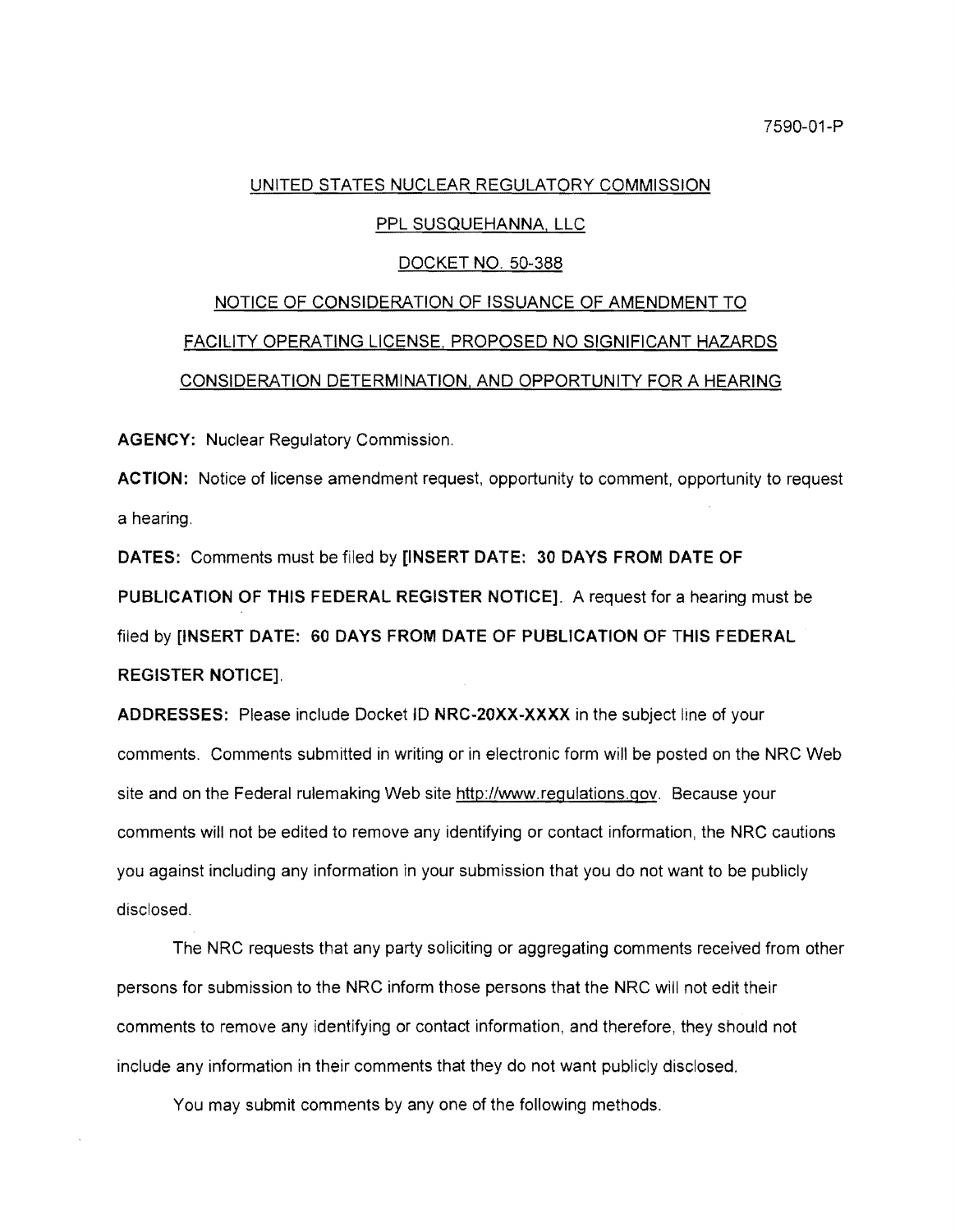Federal Rulemaking Web Site: Go to http://www.regulations.gov and search for documents filed under Docket ID NRC-20XX-XXXX. Address questions about NRC dockets to Carol Gallagher 301-492-3668; e-mail Carol.Gallagher@nrc.gov.

Mail comments to: Chief, Rules, Announcements, and Directives Branch (RADB), Office of Administration, Mail Stop: TWB-05-B01 M, U.S. Nuclear Regulatory Commission, Washington, DC 20555-0001.

Fax comments to: RADB at 301-492-3446.

You can access publicly available documents related to this notice using the following methods:

NRC's Public Document Room (PDR): The public may examine and have copied, for a fee, publicly available documents at the NRC's PDR, 01-F21, One White Flint North, 11555 Rockville Pike, Rockville, Maryland 20852.

# NRC's Agencywide Documents Access and Management System (ADAMS):

Publicly available documents created or received at the NRC are available online in the NRC Library at http://www.nrc.gov/reading-rm/adams.html. From this page, the public can gain entry into ADAMS, which provides text and image files of the NRC's public documents. If you do not have access to ADAMS or if there are problems in accessing the documents located in ADAMS, contact the NRC's PDR reference staff at 1-800-397-4209, 301-415-4737, or by e-mail to pdr,resource@nrc,gov. The application for amendment, dated March 8, 2012, is available electronically under ADAMS Accession No. ML 12069A 176.

Federal Rulemaking Web Site: Public comments and supporting materials related to this notice can be found at http://www.regulations.gov by searching on Docket ID: NRC-20XX-XXXX.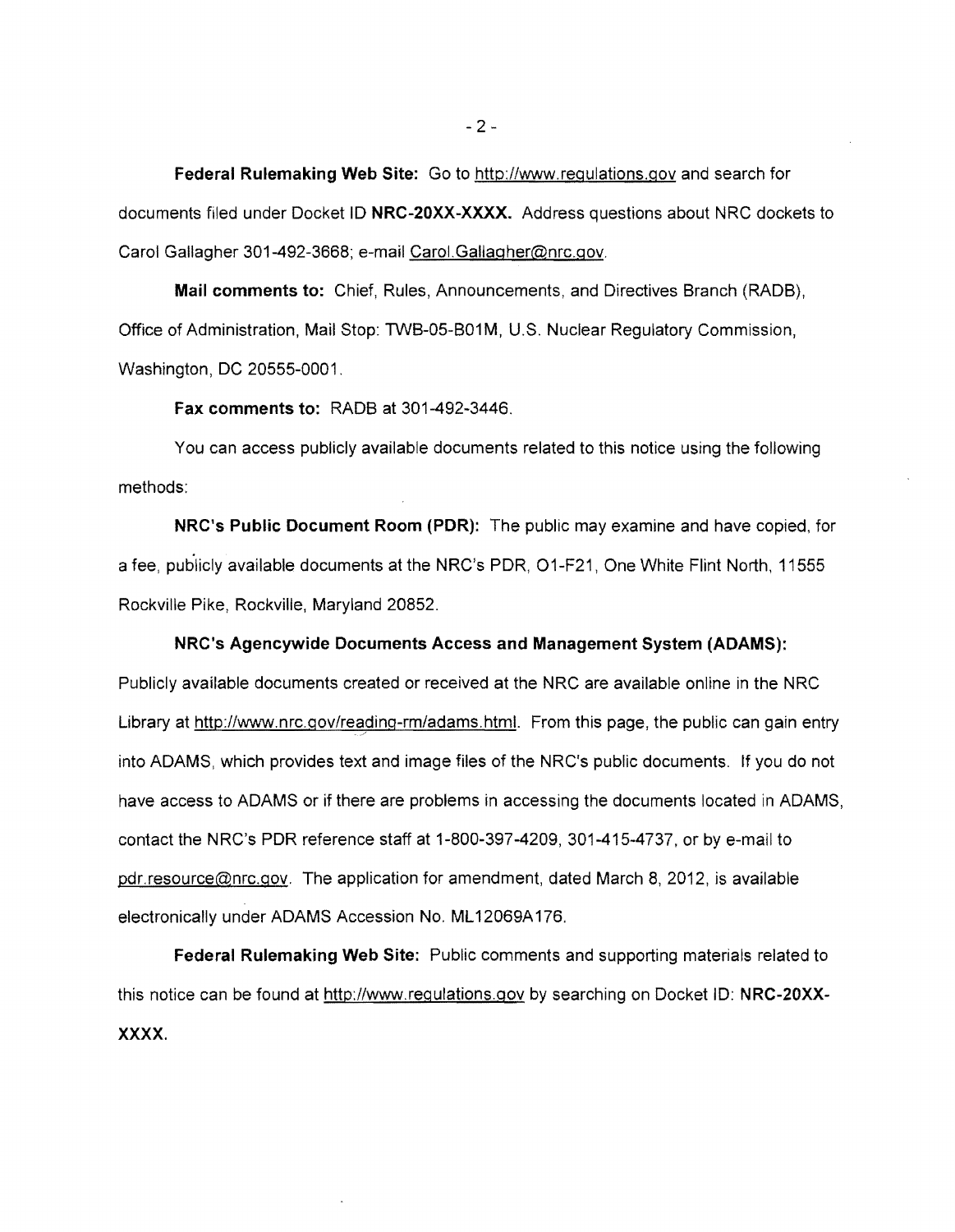FOR FURTHER INFORMATION CONTACT: Bhalchandra K. Vaidya, Project Manager, Project Manager, Plant Licensing Branch 1-1, Division of Operating Reactor Licensing, Office of Nuclear Reactor Regulation, U.S. Nuclear Regulatory Commission, Washington, DC 20555. Telephone: 301-415-3308; fax number: 301-415-2102;

e-mail: bhalchandra.vaidya@nrc.gov.

The U.S. Nuclear Regulatory Commission (the Commission) is considering issuance of an amendment to Facility Operating License No. NPF-22, issued to PPL Susquehanna, LLC (the licensee), for operation of the Susquehanna Steam Electric Station, Unit 2 located in Luzerne County, Pennsylvania.

The proposed amendment would allow a temporary extension of 24 hours to the Completion Time for Condition C in the Susquehanna Steam Electric Station (SSES) Unit 2 Technical Specification (TS) 3.8.7, "Distribution Systems - Operating," to allow a Unit 1 4160 V subsystem to be de-energized and removed from service for 96 hours to perform modifications on the bus. It also proposes a temporary extension of 24 hours to the Completion Time for Condition A in SSES Unit 2 TS 3.7.1, "Plant Systems - RHRSW [residual heat removal service water system] and UHS [ultimate heat sink]," to allow the UHS spray array and spray array bypass valves associated with applicable division RHRSW, and in Condition B, the applicable division Unit 2 RHRSW subsystem, to be inoperable for 96 hours during the Unit 1 4160 V bus breaker control logic modifications.

Before issuance of the proposed license amendment, the Commission will have made findings required by the Atomic Energy Act of 1954, as amended (the Act), and the Commission's regulations.

 $-3 -$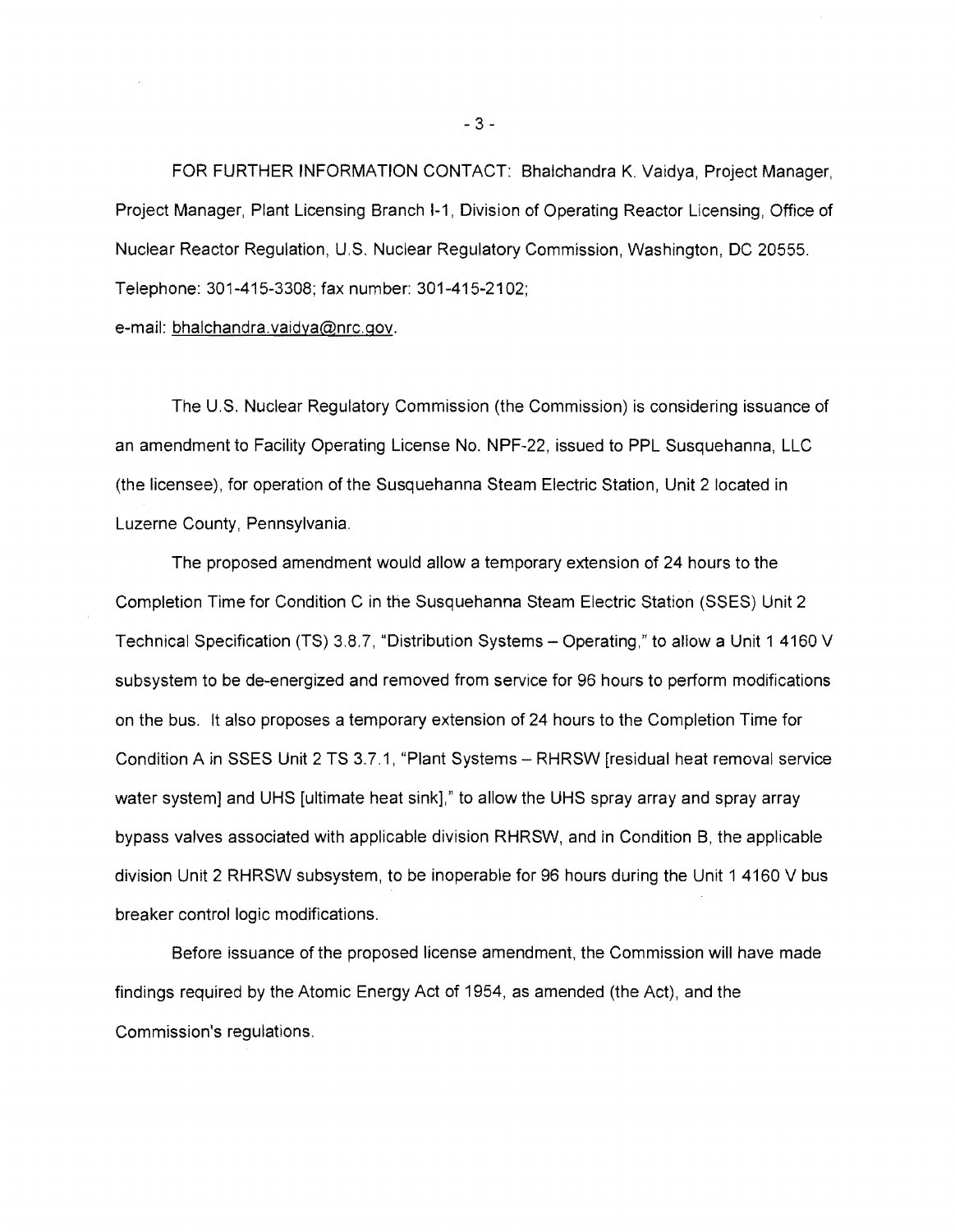The Commission has made a proposed determination that the amendment request involves no significant hazards consideration. Under the Commission's regulations in Title 10 of the Code of Federal Regulations (10 CFR), Section 50.92, this means that operation of the facility in accordance with the proposed amendment would not (1) involve a significant increase in the probability or consequences of an accident previously evaluated; or (2) create the possibility of a new or different kind of accident from any accident previously evaluated; or (3) involve a significant reduction in a margin of safety. As required by 10 CFR 50.91(a), the licensee has provided its analysis of the issue of no significant hazards consideration, which is presented below:

This "No Significant Hazards Consideration" evaluates the following changes to the Technical Specifications:

- a. The Unit 2 TS 3.8.7, Condition C, Completion Time is revised to extend the Completion Time from 72 hours to 96 hours for a Unit 1 4160 V subsystem that is de~ energized and removed from service.
- b. The Unit 2 TS 3.7.1, Condition A, Completion Time is revised to extend the Completion Time from 72 hours to 96 hours for a loop of UHS spray array and spray array bypass valves being inoperable due to the Unit 1 4160V subsystem completion time being extended.
- c. The Unit 2 TS 3.7.1, Condition B, Completion Time is revised to extend the Completion Time from 72 hours to 96 hours for one Unit 2 RHRSW subsystem being inoperable due to the Unit 1 4160V subsystem completion time being extended.
- 1. Do the proposed changes involve a significant increase in the probability or consequences of an accident previously evaluated?

Response: No

The temporary changes to the completion times for TS 3.8.7, Condition C and TS 3.7.1, Conditions A and B are necessary to implement plant changes which modify the 4 kV Control Circuits on the 4.16 kV ESS [electronic switching system] Buses in order to mitigate the consequences of multiple fire~induced spurious operations. These modifications decrease the probability that a fire-induced hot short will cause equipment malfunctions. The current assumptions in the safety analysis regarding accident initiators and mitigation of accidents are unaffected by these changes. No SSC [structure, system, and component] failure modes or mechanisms are being introduced, and the likelihood of previously analyzed failures remains unchanged.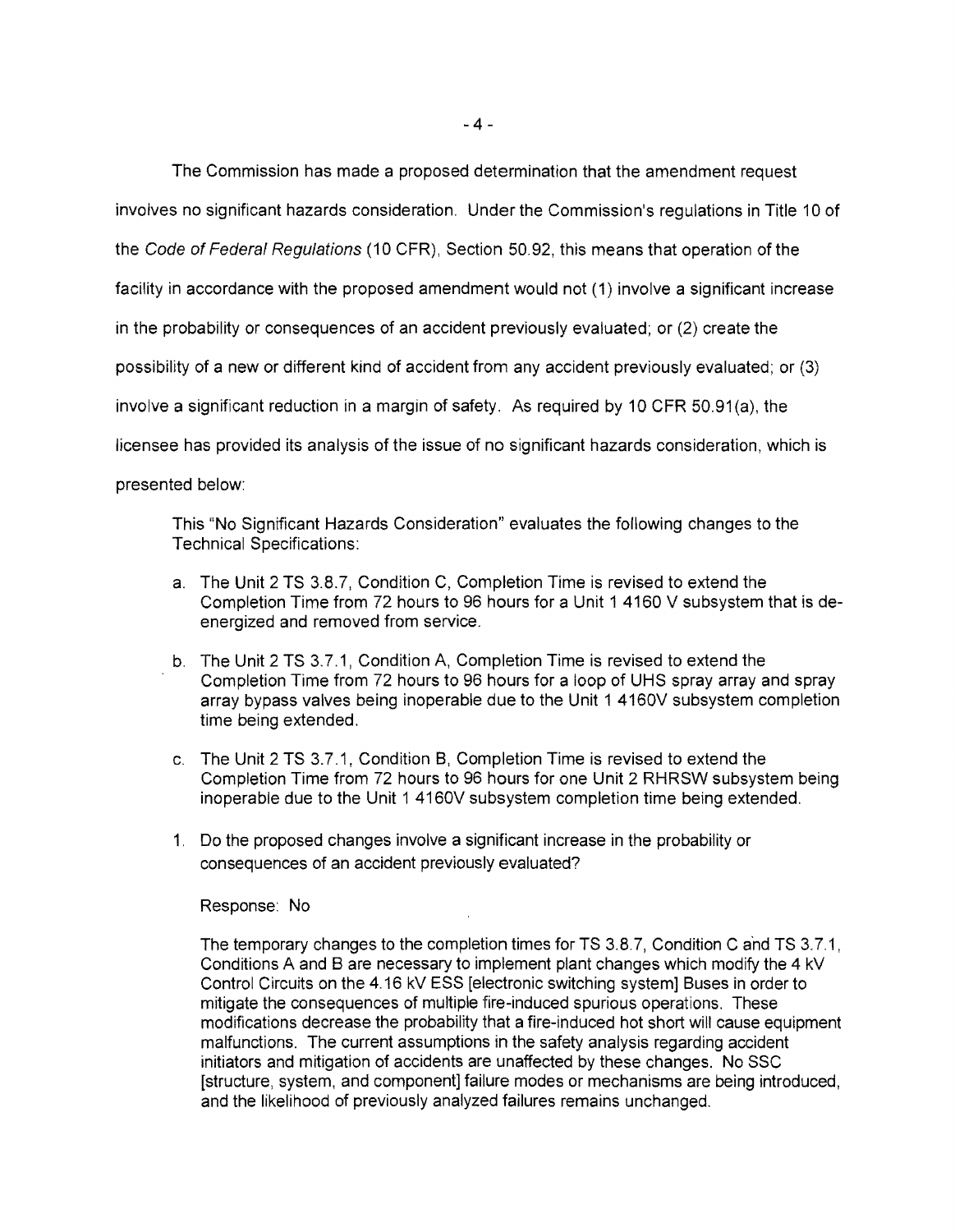The Completion Time to restore the Unit 2 RHRSW subsystem has been extended to 96 hours in order to complete the modifications associated with the Multiple Fire-Induced Spurious Operations issue. This is a temporary extension of the Completion Time. The extended Completion Times for TS 3.7.1 Conditions A and B are only applicable when either the 1A 201 4.16 kV ESS Bus or the 1A 202 4.16 kV ESS Bus is out of service in order to implement modifications associated with the Multiple Fire-Induced Spurious Operations issue. The affected Unit 2 RHRSW subsystem remains functional, while the other subsystem of Unit 2 RHRSW will remain operable.

There are no changes to any accident initiators or to the mitigating capability of safetyrelated equipment supported by the Class 1E Electrical AC system. The protection provided by these safety-related systems will continue to be provided as assumed by the safety analysis.

Therefore, this proposed change does not involve a significant increase in the probability or consequences of an accident previously evaluated.

2. Do the proposed changes create the possibility of a new or different kind of accident from any accident previously evaluated?

#### Response: No

The proposed changes to Technical Specification 3.8.7 Condition C, and to Technical Specification 3.7.1 Condition A and Condition B involve the extension of completion time for a Unit 1 4.16 kV Bus to be out of service in order to modify the control circuits to mitigate the consequences of multiple fire-induced spurious operations, the completion time for the UHS spray array and spray array bypass valves to be inoperable and one Unit 2 RHRSW subsystem being inoperable. No new equipment is being introduced, and installed equipment is not being operated in a new or different manner. There are no setpoints, at which protective or mitigative actions are initiated, affected by this change. These changes do not alter the manner in which equipment operation is initiated, nor will the function demands on credited equipment be changed. No alterations in the procedures that ensure the plant remains within analyzed limits are being proposed, and no major changes are being made to the procedures relied upon to respond to an off-normal event as described in the FSAR [final safety analysis report]. As such, no new failure modes are being introduced. The proposed change does not alter assumptions made in the safety analysis and licensing basis.

Therefore, the proposed change does not create the possibility of a new or different kind of accident from any previously evaluated.

3. Do the proposed changes involve a significant reduction in a margin of safety?

### Response: No

The margin of safety is established through equipment design, operating parameters, and the setpoints at which automatic actions are initiated. The proposed changes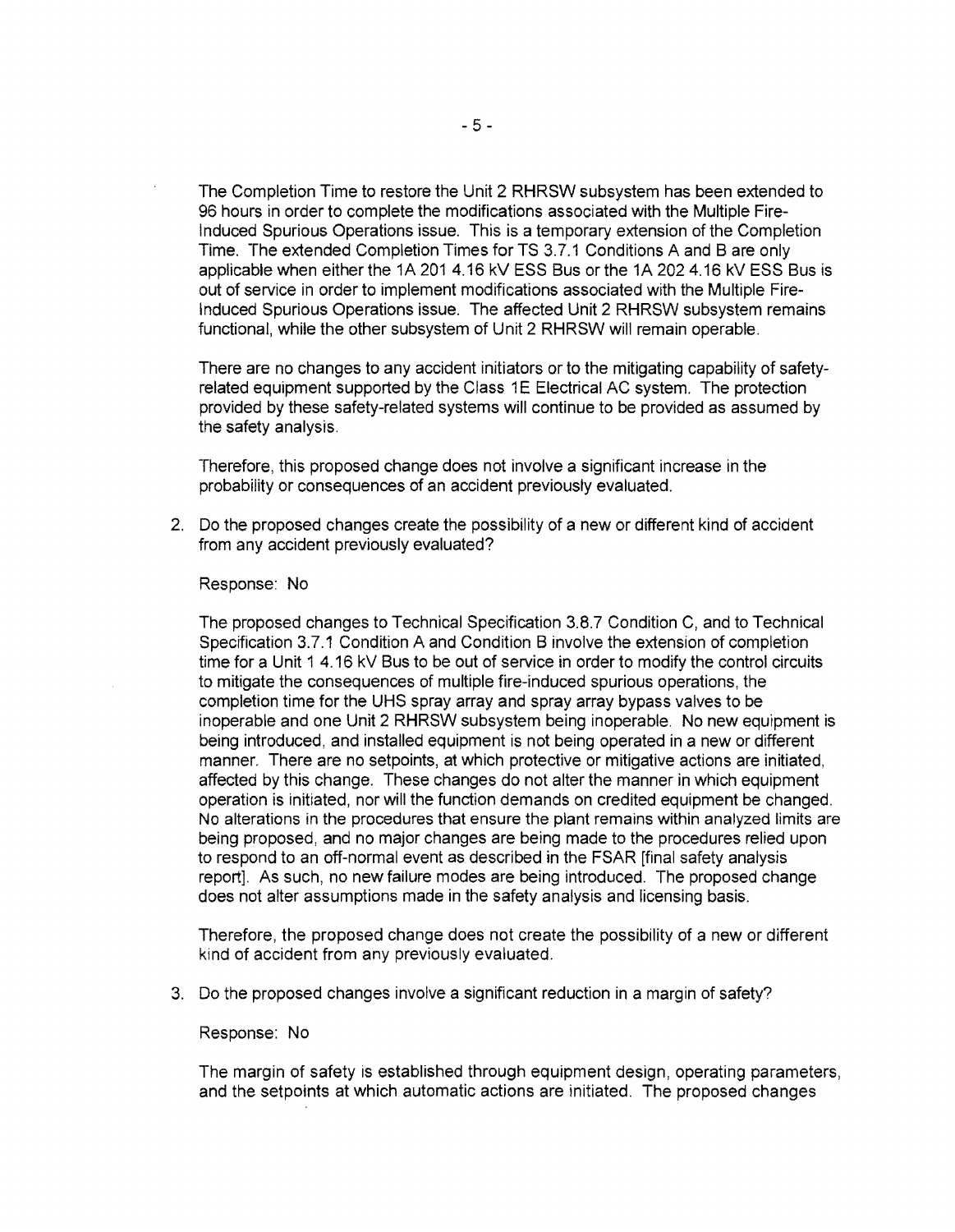are acceptable because the completion time extensions allow modifications to the 4.16 kV control circuits to mitigate the consequences of a fire-induced short damaging equipment. Therefore, the plant response to analyzed events is affected by this modification in that the plant will better cope with the fire-induced shorts and will continue to provide the margin of safety assumed by the safety analysis.

With the RHRSW Spray Pond Return Bypass Valves on the out of service loop electrically de-powered in the open position, a return flow path will be established. Since the RHRSW Pumps on Unit 2 are not impacted by the Unit  $1 - 4.16$  kV ESS Bus outages, with this return flow path established, the affected RHRSW Loop on Unit 2 will be functional. Also in this configuration a fire-induced circuit failures will not be able to affect the position of the valves. This configuration will continue to provide the margin of safety assumed by the safety analysis.

Therefore, the proposed change does not involve a significant reduction in a margin of safety.

The NRC staff has reviewed the licensee's analysis and, based on this review, it appears

that the three standards of 10 CFR 50.92(c} are satisfied. Therefore, the \\IRC staff proposes to determine that the amendment request involves no significant hazards consideration.

The Commission is seeking public comments on this proposed determination. Any

comments received within 30 days after the date of publication of this notice will be considered

in making any final determination.

Normally, the Commission will not issue the amendment until the expiration of 60 days after the date of publication of this notice. The Commission may issue the license amendment before expiration of the 60-day period provided that its final determination is that the amendment involves no significant hazards consideration. In addition, the Commission may issue the amendment prior to the expiration of the 30-day comment period should circumstances change during the 30-day comment period such that failure to act in a timely way would result, for example, in derating or shutdown of the facility. Should the Commission take action prior to the expiration of either the comment period or the notice period, it will publish in the Federal Register a notice of issuance. Should the Commission make a final No Significant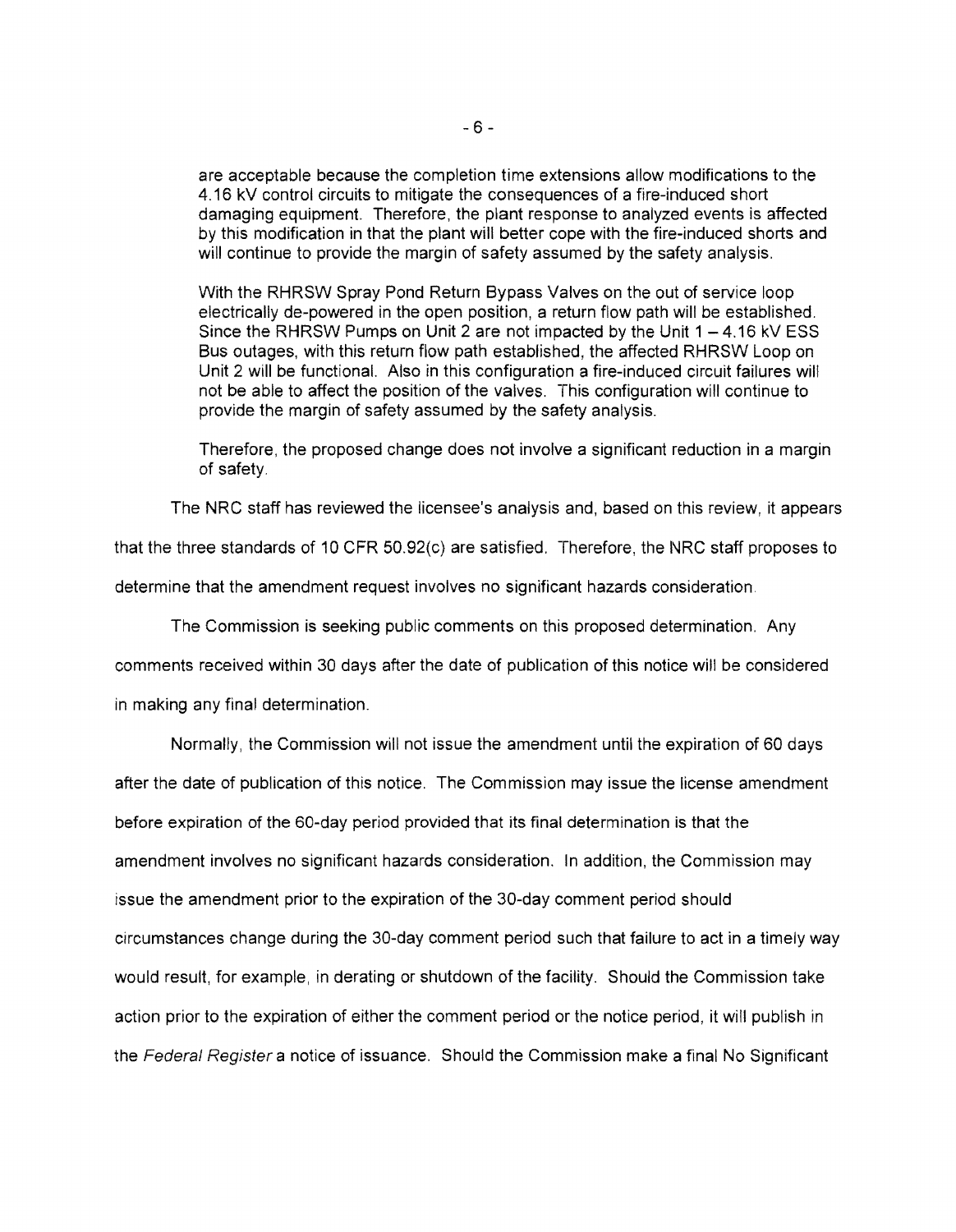Hazards Consideration Determination, any hearing will take place after issuance. The Commission expects that the need to take this action will occur very infrequently.

Written comments may be submitted by mail to the Chief, Rules, Announcements and Directives Branch (RADB), TWB-05-B01 M, Division of Administrative Services, Office of Administration, U.S. Nuclear Regulatory Commission, Washington, DC 20555-0001, and should cite the publication date and page number of this Federal Register notice. Written comments may also be faxed to the RADB at 301-492-3446. Documents may be examined, and/or copied for a fee, at the NRC's Public Document Room (PDR), located at One White Flint North, Public File Area 01 F21, 11555 Rockville Pike (first floor), Rockville, Maryland.

Within 60 days after the date of publication of this notice, any person(s) whose interest may be affected by this action may file a request for a hearing and a petition to intervene with respect to issuance of the amendment to the subject facility operating license. Requests for a hearing and a petition for leave to intervene shall be filed in accordance with the Commission's "Rules of Practice for Domestic Licensing Proceedings" in 10 CFR Part 2. Interested person(s) should consult a current copy of 10 CFR 2.309, which is available at the Commission's PDR, located at One White Flint North, Public File Area O1F21, 11555 Rockville Pike (first floor), Rockville, Maryland. NRC regulations are accessible electronically from the NRC Library on the NRC Web site at http://www.nrc.gov/reading-rm/doc-collections/cfr/. If a request for a hearing or petition for leave to intervene is filed by the above date, the Commission or a presiding officer designated by the Commission or by the Chief Administrative Judge of the Atomic Safety and Licensing Board Panel, will rule on the request and/or petition; and the Secretary or the Chief Administrative Judge of the Atomic Safety and Licensing Board will issue a notice of a hearing or an appropriate order.

 $-7 -$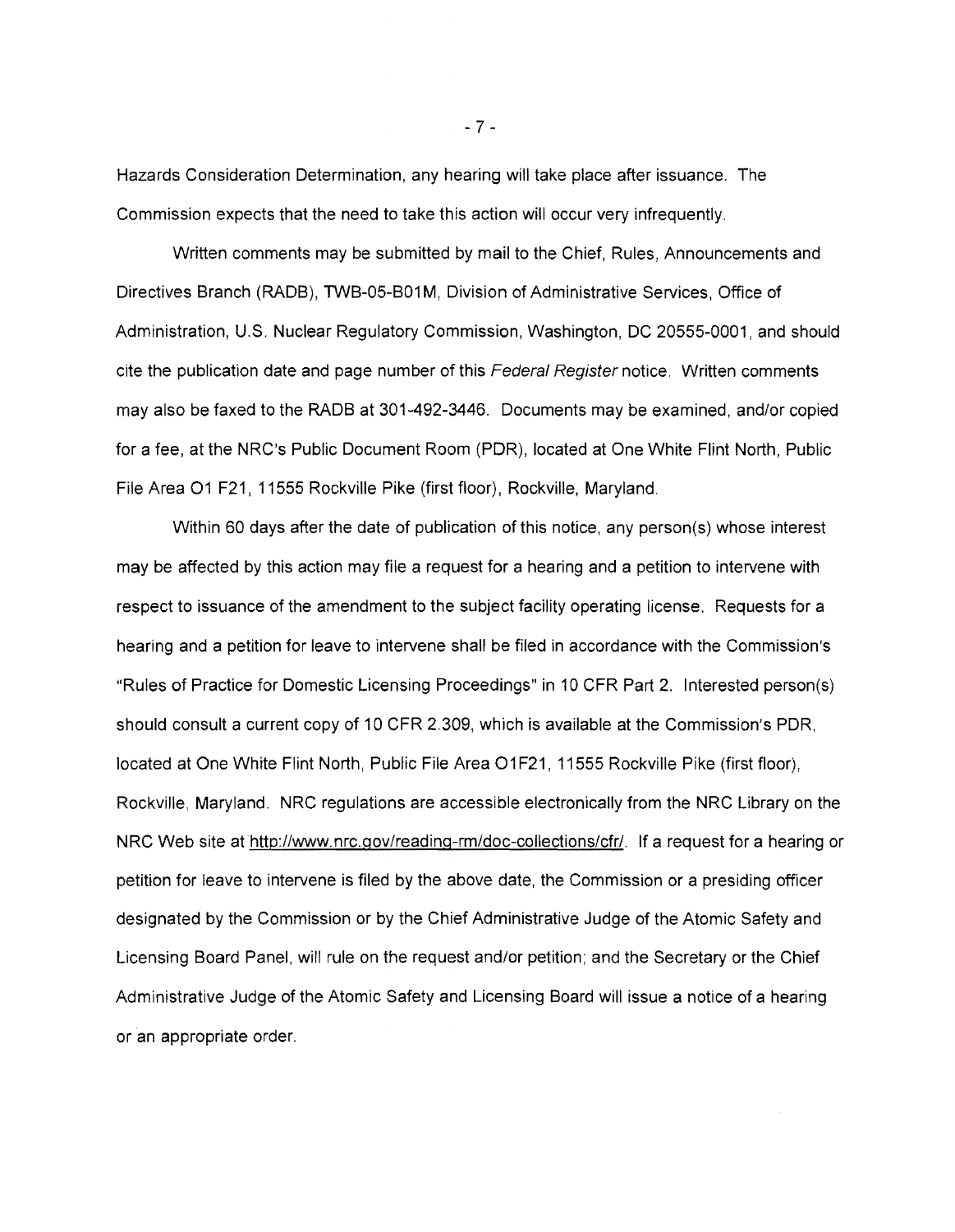As required by 10 CFR 2.309, a petition for leave to intervene shall set forth with particularity the interest of the petitioner in the proceeding, and how that interest may be affected by the results of the proceeding. The petition should specifically explain the reasons why intervention should be permitted with particular reference to the following general requirements: 1) the name, address and telephone number of the requestor or petitioner; 2) the nature of the requestor's/petitioner's right under the Act to be made a party to the proceeding; 3) the nature and extent of the requestor's/petitioner's property, financial, or other interest in the proceeding; and 4) the possible effect of any decision or order which may be entered in the proceeding on the requestor's/petitioner's interest. The petition must also identify the specific contentions which the requestor/petitioner seeks to have litigated at the proceeding.

Each contention must consist of a specific statement of the issue of law or fact to be raised or controverted. In addition, the requestor/petitioner shall provide a brief explanation of the bases for the contention and a concise statement of the alleged facts or expert opinion which support the contention and on which the petitioner intends to rely in proving the contention at the hearing. The requestor/petitioner must also provide references to those specific sources and documents of which the petitioner is aware and on which the petitioner intends to rely to establish those facts or expert opinion. The petition must include sufficient information to show that a genuine dispute exists with the applicant on a material issue of law or fact. Contentions shall be limited to matters within the scope of the amendment under consideration. The contention must be one which, if proven, would entitle the petitioner to relief. A requestor/petitioner who fails to satisfy these requirements with respect to at least one contention will not be permitted to participate as a party.

 $-8 -$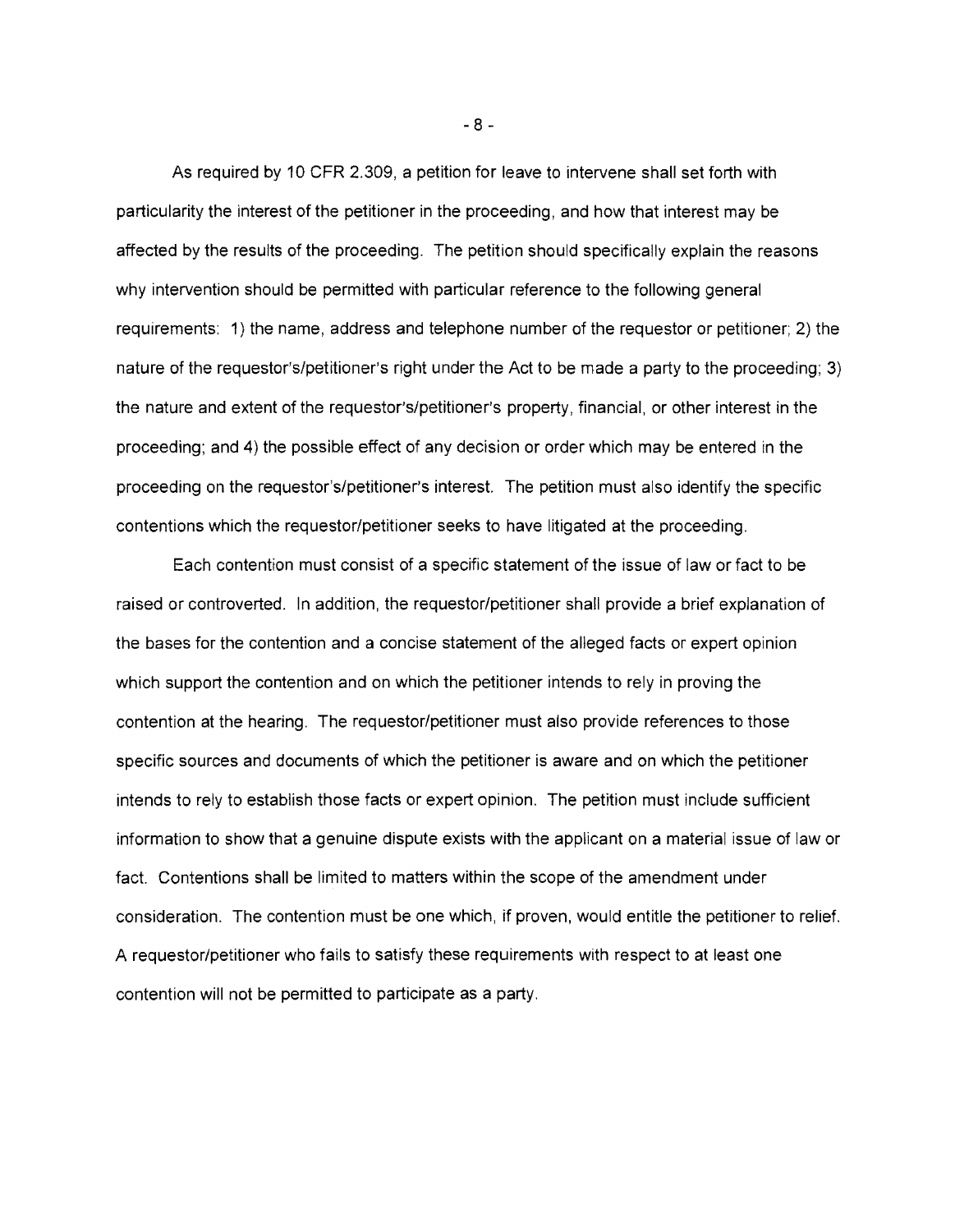Those permitted to intervene become parties to the proceeding, subject to any limitations in the order granting leave to intervene, and have the opportunity to participate fully in the conduct of the hearing.

If a hearing is requested, the Commission will make a final determination on the issue of no significant hazards consideration. The final determination will serve to decide when the hearing is held. If the final determination is that the amendment request involves no significant hazards consideration, the Commission may issue the amendment and make it immediately effective, notwithstanding the request for a hearing. Any hearing held would take place after issuance of the amendment. If the final determination is that the amendment request involves a significant hazards consideration, any hearing held would take place before the issuance of any amendment.

All documents filed in NRC adjudicatory proceedings, including a request for hearing, a petition for leave to intervene, any motion or other document filed in the proceeding prior to the submission of a request for hearing or petition to intervene, and documents filed by interested governmental entities participating under 10 CFR 2.315(c), must be filed in accordance with the NRC E-Filing rule (72 FR 49139, August 28, 2007). The E-Filing process requires participants to submit and serve all adjudicatory documents over the internet, or in some cases to mail copies on electronic storage media. Participants may not submit paper copies of their filings unless they seek an exemption in accordance with the procedures described below.

To comply with the procedural requirements of E-Filing, at least ten (10) days prior to the filing deadline, the participant should contact the Office of the Secretary by e-mail at hearing.docket@nrc.gov, or by telephone at (301) 415-1677, to request (1) a digital ID certificate, which allows the participant (or its counsel or representative) to digitally sign documents and access the E-Submittal server for any proceeding in which it is participating; and

 $-9-$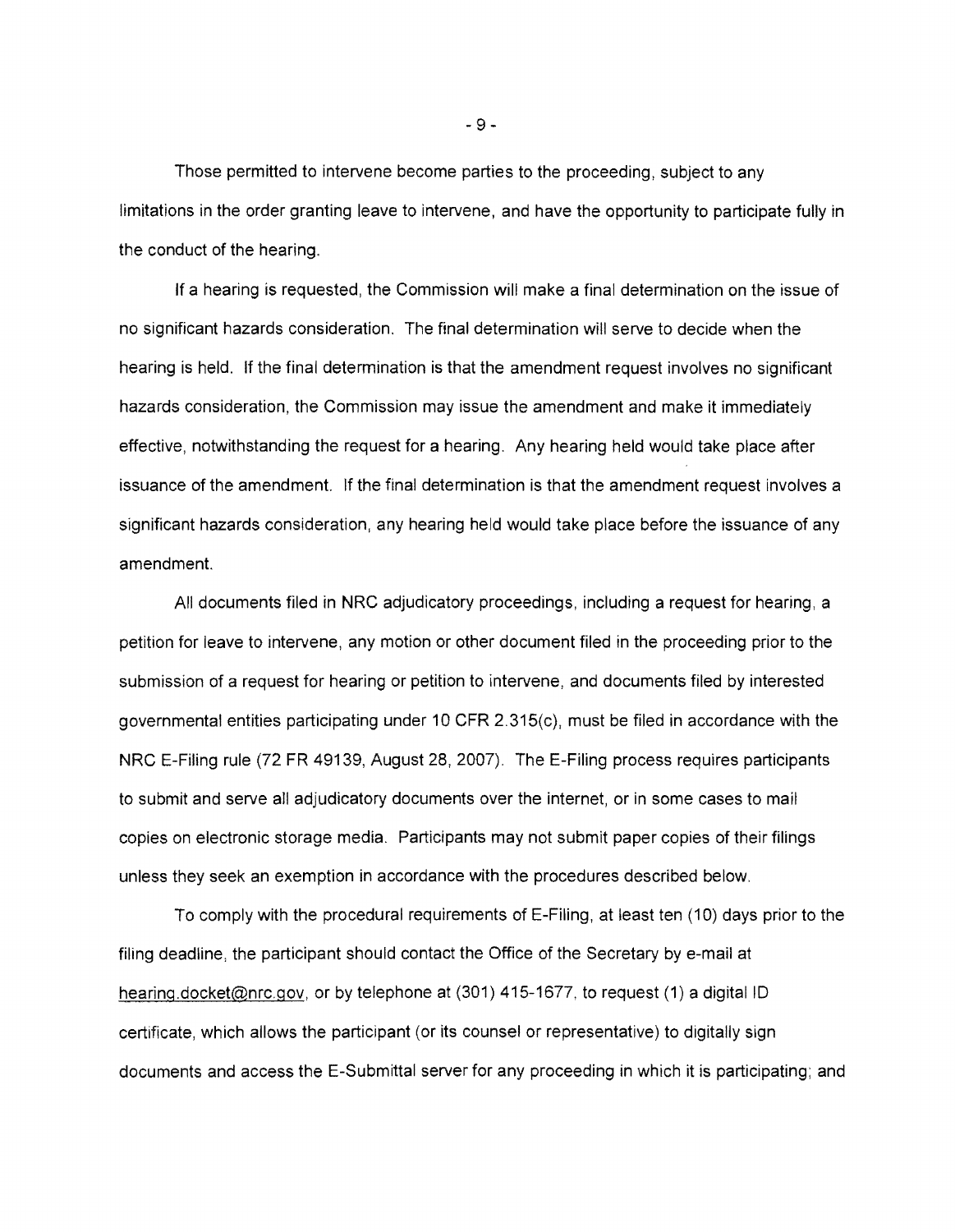(2) advise the Secretary that the participant will be submitting a request or petition for hearing (even in instances in which the participant, or its counsel or representative, already holds an NRC-issued digital ID certificate). Based upon this information, the Secretary will establish an electronic docket for the hearing in this proceeding if the Secretary has not already established an electronic docket.

Information about applying for a digital ID certificate is available on NRC's public Web site at http://www.nrc.gov/site-help/e-submittals/apply-certificates.html. System requirements for accessing the E-Submittal server are detailed in NRC's "Guidance for Electronic Submission," which is available on the agency's public Web site at http://www.nrc.gov/sitehelp/e-submittals.html. Participants may attempt to use other software not listed on the Web site, but should note that the NRC's E-Filing system does not support unlisted software, and the NRC Meta System Help Desk will not be able to offer assistance in using unlisted software.

If a participant is electronically submitting a document to the NRC in accordance with the E-Filing rule, the participant must file the document using the NRC's online, Web-based submission form. In order to serve documents through EIE, users will be required to install a Web browser plug-in from the NRC Web site. Further information on the Web-based submission form, including the installation of the Web browser plug-in, is available on the NRC's public Web site at http://www.nrc.gov/site-help/e-submittals.html.

Once a participant has obtained a digital ID certificate and a docket has been created, the participant can then submit a request for hearing or petition for leave to intervene. Submissions should be in Portable Document Format (PDF) in accordance with NRC guidance available on the NRC public Web site at http://www.nrc.gov/site-help/e-submittals.html. A filing is considered complete at the time the documents are submitted through the NRC's E-Filing system. To be timely, an electronic filing must be submitted to the E-Filing system no later than

 $-10-$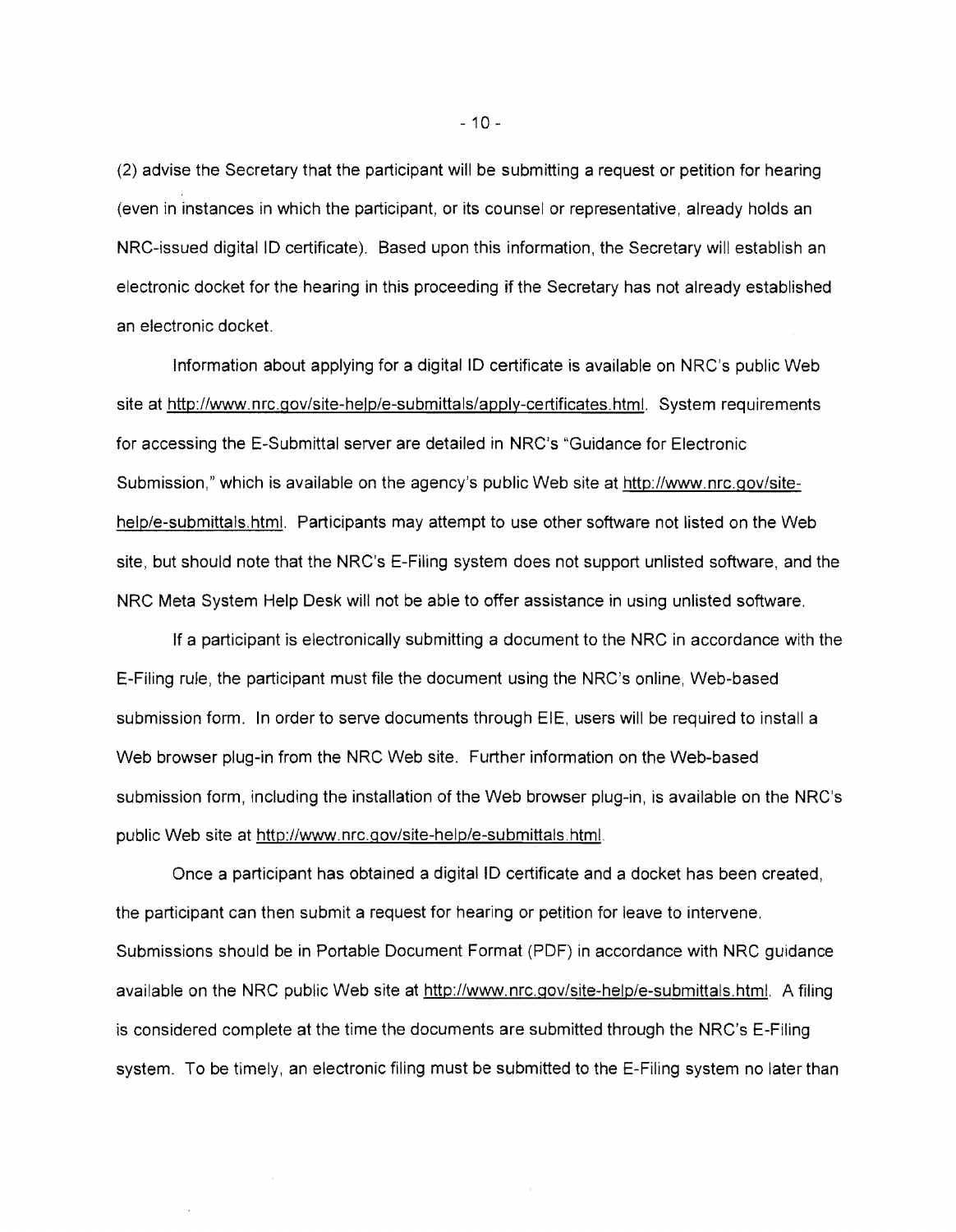11 :59 p.m. Eastern Time on the due date. Upon receipt of a transmission, the E-Filing system time-stamps the document and sends the submitter an e-mail notice confirming receipt of the document. The E-Filing system also distributes an e-mail notice that provides access to the document to the NRC Office of the General Counsel and any others who have advised the Office of the Secretary that they wish to participate in the proceeding, so that the filer need not serve the documents on those participants separately. Therefore, applicants and other participants (or their counsel or representative) must apply for and receive a digital ID certificate before a hearing request/petition to intervene is filed so that they can obtain access to the document via the E-Filing system.

A person filing electronically using the agency's adjudicatory E-Filing system may seek assistance by contacting the NRC Meta System Help Desk through the "Contact Us" link located on the NRC Web site at http://www.nrc.gov/site-help/e-submittals.html.by e-mail at MSHD.Resource@nrc.gov, or by a toll-free call at (866) 672-7640. The NRC Meta System Help Desk is available between 8 a.m. and 8 p.m., Eastern Time, Monday through Friday, excluding government holidays.

Participants who believe that they have a good cause for not submitting documents electronically must file an exemption request, in accordance with 10 CFR 2.302(g), with their initial paper filing requesting authorization to continue to submit documents in paper format. Such filings must be submitted by: (1) first class mail addressed to the Office of the Secretary of the Commission, U.S. Nuclear Regulatory Commission, Washington, DC 20555-0001, Attention: Rulemaking and Adjudications Staff; or (2) courier, express mail, or expedited delivery service to the Office of the Secretary, Sixteenth Floor, One White Flint North, 11555 Rockville Pike, Rockville, Maryland, 20852, Attention: Rulemaking and Adjudications Staff. Participants filing a document in this manner are responsible for serving the document on all other participants.

 $-11-$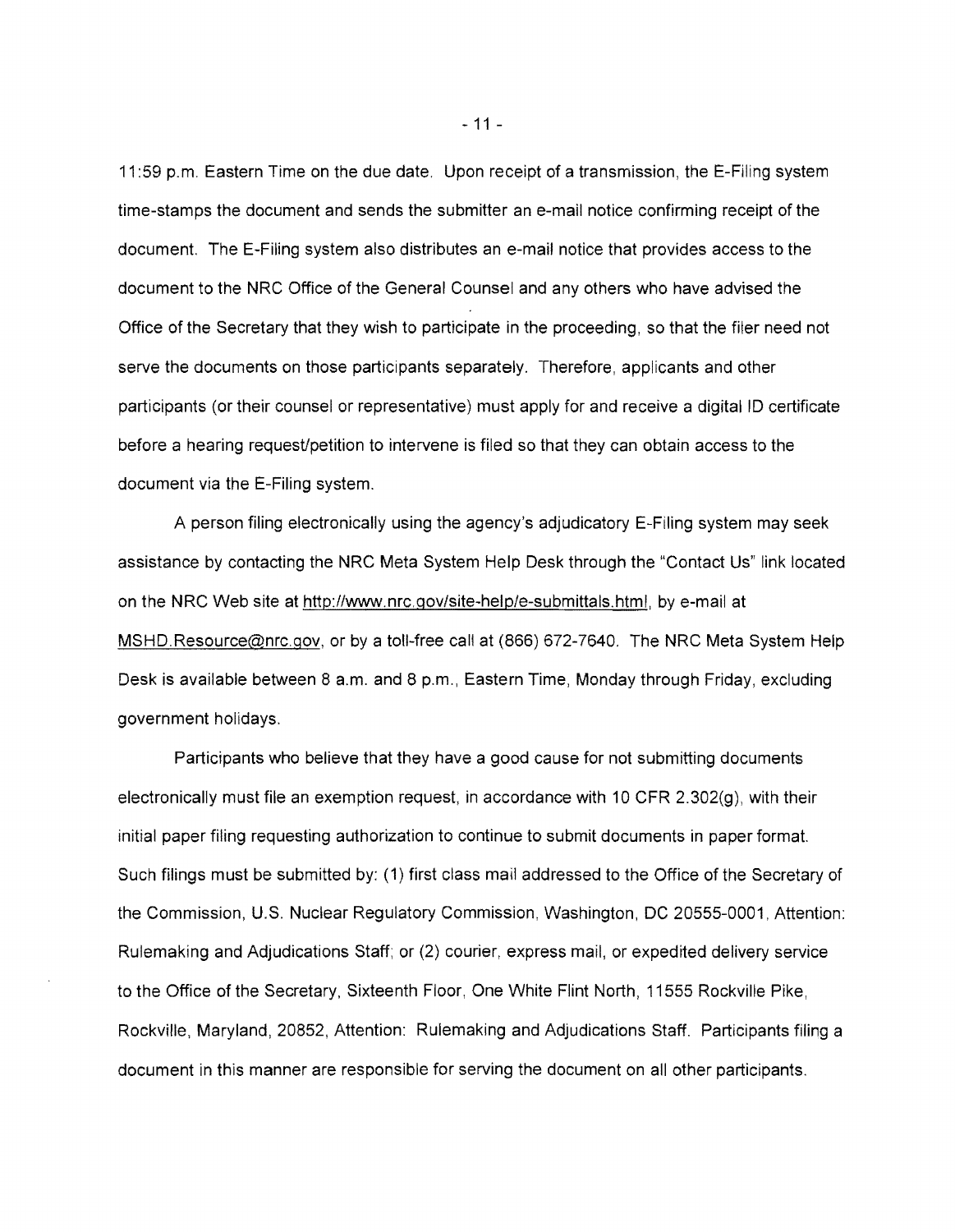Filing is considered complete by first-class mail as of the time of deposit in the mail, or by courier, express mail, or expedited delivery service upon depositing the document with the provider of the service. A presiding officer, having granted an exemption request from using E-Filing, may require a participant or party to use E-Filing if the presiding officer subsequently determines that the reason for granting the exemption from use of E-Filing no longer exists.

Documents submitted in adjudicatory proceedings will appear in NRC's electronic hearing docket which is available to the public at http://ehd1.nrc.gov/EHD/, unless excluded pursuant to an order of the Commission, or the presiding officer. Participants are requested not to include personal privacy information, such as social security numbers, home addresses, or home phone numbers in their filings, unless an NRC regulation or other law requires submission of such information. With respect to copyrighted works, except for limited excerpts that serve the purpose of the adjudicatory filings and would constitute a Fair Use application, participants are requested not to include copyrighted materials in their submission.

Petitions for leave to intervene must be filed no later than 60 days from the date of publication of this notice. Non-timely filings will not be entertained absent a determination by the presiding officer that the petition or request should be granted or the contentions should be admitted, based on a balancing of the factors specified in 10 CFR  $2.309(c)(1)(i)$ –(viii).

For further details with respect to this license amendment application, see the application for amendment dated March 8, 2012, which is available for public inspection at the Commission's PDR, located at One White Flint North, File Public Area 01 F21, 11555 Rockville Pike (first floor), Rockville, Maryland. Publicly available documents created or received at the NRC are accessible electronically through ADAMS in the NRC Library at http://www.nrc.gov/reading-rm/adams.html. Persons who do not have access to ADAMS or who encounter problems in accessing the documents located in ADAMS, should contact the NRC

 $-12-$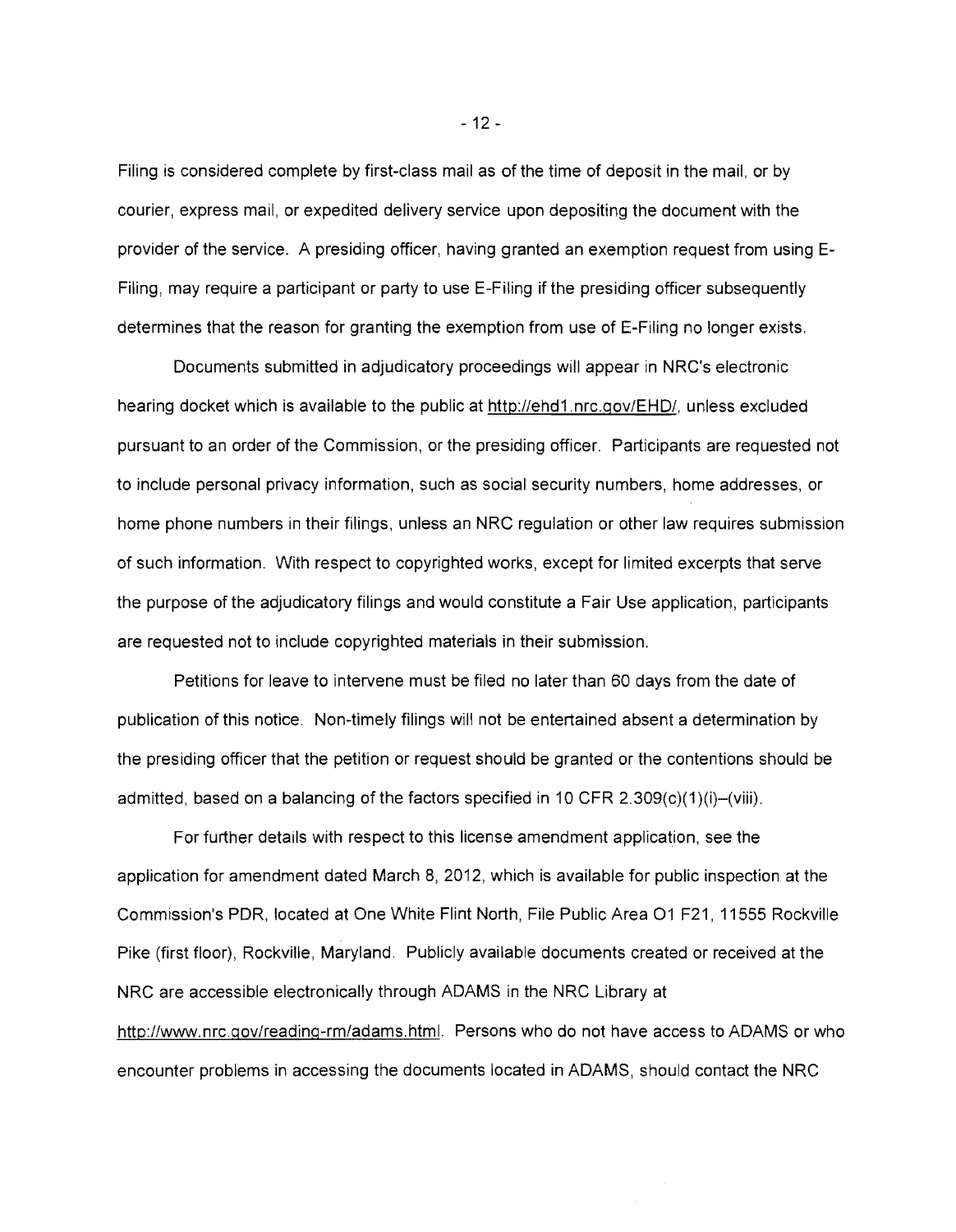PDR Reference staff by telephone at 1-800-397-4209, 301-415-4737, or by e-mail to pdr.resource@nrc.gov.

Attorney for licensee: Bryan A. Snapp, Esquire, Assoc. General Counsel, PPL Services

Corporation, 2 North Ninth St., GENTW3, Allentown, PA 18101-1179

Dated at Rockville, Maryland, this 9th day of March 2012.

FOR THE NUCLEAR REGULATORY COMMISSION

BAXNoidys

Bhalchandra Vaidya, Project Manager Plant Licensing Branch 1-1 Division of Operating Reactor Licensing Office of Nuclear Reactor Regulation